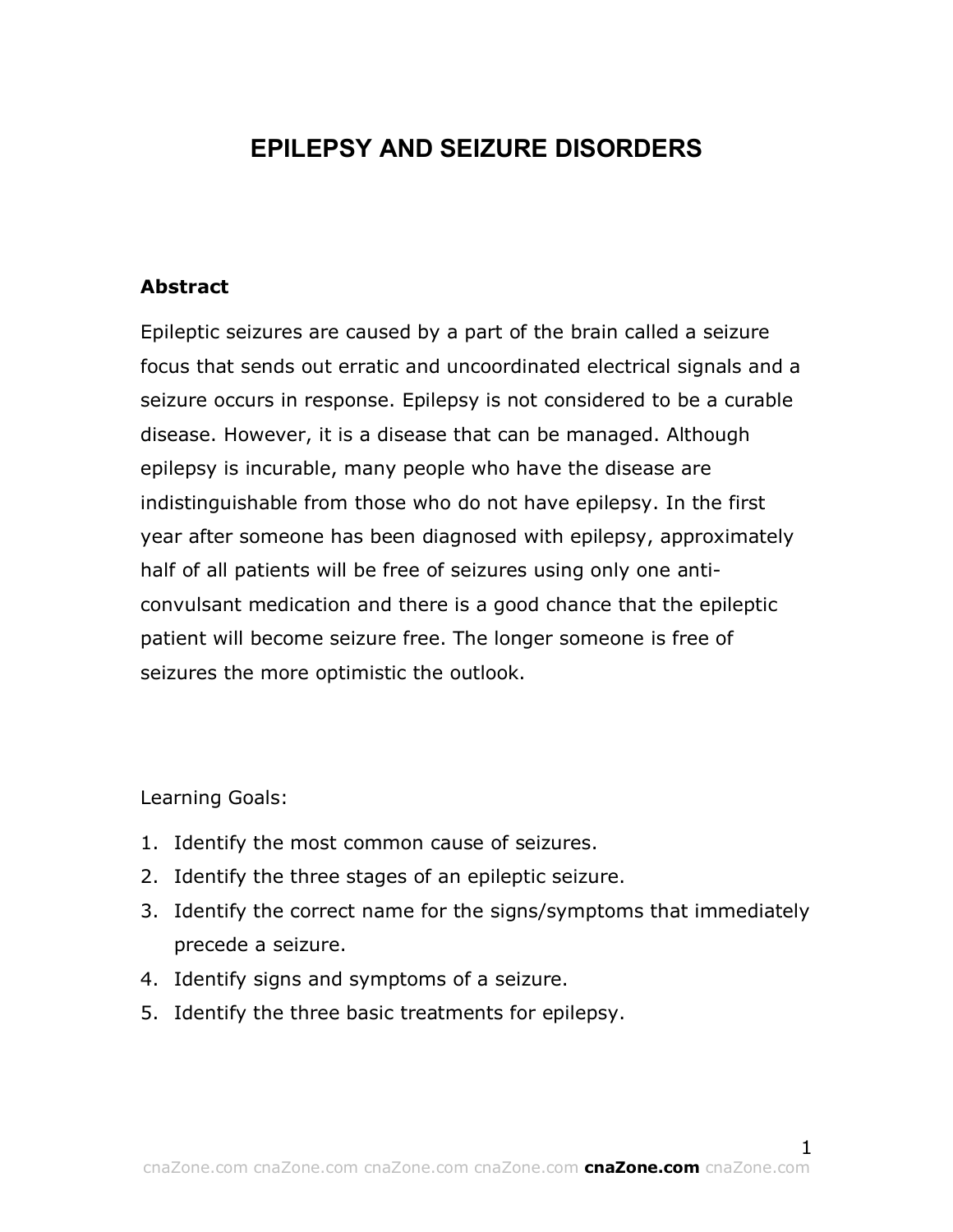# **Introduction**

Epilepsy is perhaps the most well-known seizure disorder and is a disease of the brain and the nervous system. It is described as a chronic medical condition in which the patient has recurrent seizures. The underlying cause of epilepsy may be identified but in many cases the cause is unknown and is called idiopathic epilepsy. Seizure disorders are very common, and there many different types and many causes of seizure disorders. Seizures, which are also called convulsions, can be caused by drugs or alcohol and they can be caused by withdrawal from drugs or alcohol. They can also be caused by head injury (acute), as a long-term complication of traumatic brain injury, infection, pregnancy, low blood sugar or low blood calcium, fever, lack of oxygen to the brain, damage to the brain by a stroke, a brain tumor, or certain psychiatric disorders.

# **Statistics and Causes of Seizures**

Epilepsy is common and there are many types of epilepsy that produce different signs and symptoms. One percent of the population approximately 300,000 people - has epilepsy and in most cases the exact cause of the epilepsy is not known. There are some surgical and invasive procedures that can help if seizures are not controlled with conventional treatment. However, most people with epilepsy must take anti-seizure medications to control the disease however, although the drugs are effective, they cannot cure epilepsy.

Epileptic seizures are caused by a part of the brain called a *seizure focus* that sends out erratic and uncoordinated electrical signals and a seizure occurs in response. A seizure is defined as uncontrolled electrical activity in the brain. This can cause: 1) sudden, involuntary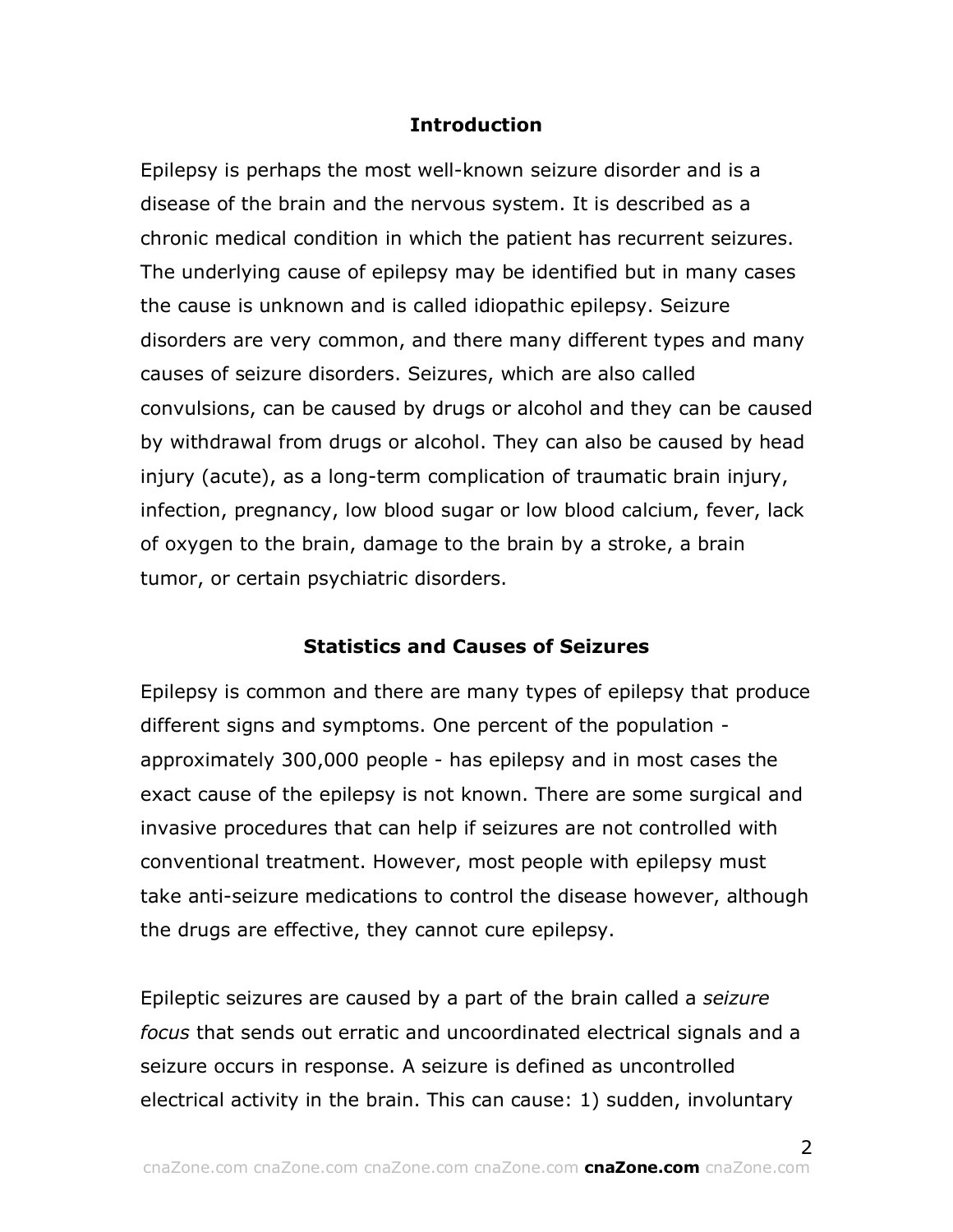movements, which may be mild and subtle or intense and violent, and are accompanied with a loss of consciousness, 2) minor physical signs, or 3) changes in consciousness, emotional state, and speech. Idiopathic epilepsy and a specific type of generalized seizure called tonic-clonic seizure or occasionally grand mal seizure will be discussed in the following sections following an initial review of the nervous system.

#### **Structure and Organization of the Nervous System**

Understanding epilepsy and seizures requires a basic familiarity with the anatomy and physiology of the nervous system. The basic anatomy of the nervous system is simple. The nervous system is divided into two parts, the *central nervous system* and the *peripheral nervous system*. The central nervous is comprised of the brain and the spinal cord, and the peripheral nervous system is comprised of the nerve fibers and nerves that are outside of the brain and spinal cords. These structures are anatomically distinct, but they are physically connected and their functions are tightly coordinated.

The brain is contained in the skull. It is a highly specialized organ that is divided into sections (*i.e*., the cerebral cortex) and each of these sections is responsible for initiating and controlling specific activities and functions. For example, the frontal lobe of the cerebral cortex is the part of the brain that processes and retains short-term memory and the temporal lobe helps process visual and auditory input. Some parts of the brain control voluntary, conscious functions such as speech and movement, and other parts control involuntary, unconscious functions such as breath, circulation, and digestion.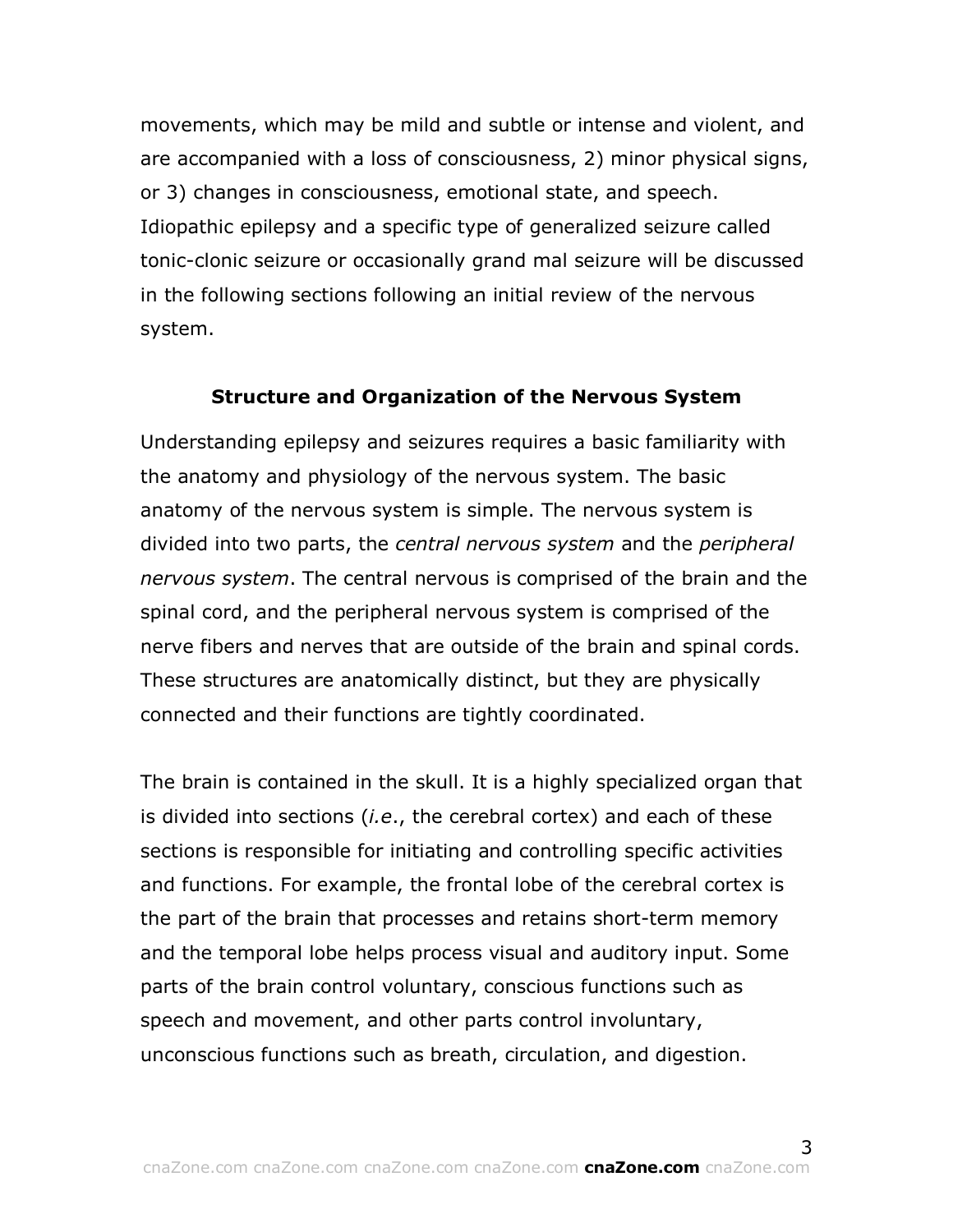The brain initiates and controls bodily activities and functions. It is an active organ that has high metabolic demands and it needs large amounts of blood, oxygen, and nutrients. The brain represents only 2.5% of total body weight but it requires about 15% of the amount of blood that is pumped from the heart each minute; and the brain cannot survive for long without an adequate supply of blood and the oxygen that is carried by the blood. As with any organ the brain also needs nutrients but the brain is unique in its need for food in two ways. First, the brain is always active. Even when a person is sleeping the brain is working hard. Second, although many of the organs and tissues of the body can use different energy sources the brain uses only glucose (more commonly known as blood sugar) for its energy and cannot use fats or protein except under very unusual circumstances.

The *spinal cord* is the next section of the nervous system. The spinal cord is a long bundle of tissue contained inside the spine that begins at the base of the brain and continues to approximately the level of what is typically called the small of the back or the beginning of the buttocks. The spinal cord has many functions, but its primary role is to act as a pathway that connects the brain with the peripheral nervous system, and connects the peripheral nervous system to the brain.

The *peripheral nervous system* is comprised of the nerve fibers that begin in the spinal cord, and the peripheral nerves. The nerve fibers are long, thin strands of nervous tissue that start at the spinal cord and travel to heart, lungs, liver, kidneys, glands, the muscles, and to every part of the body. The peripheral nervous system connects the brain to all of the organs, tissues, and muscles in the body. The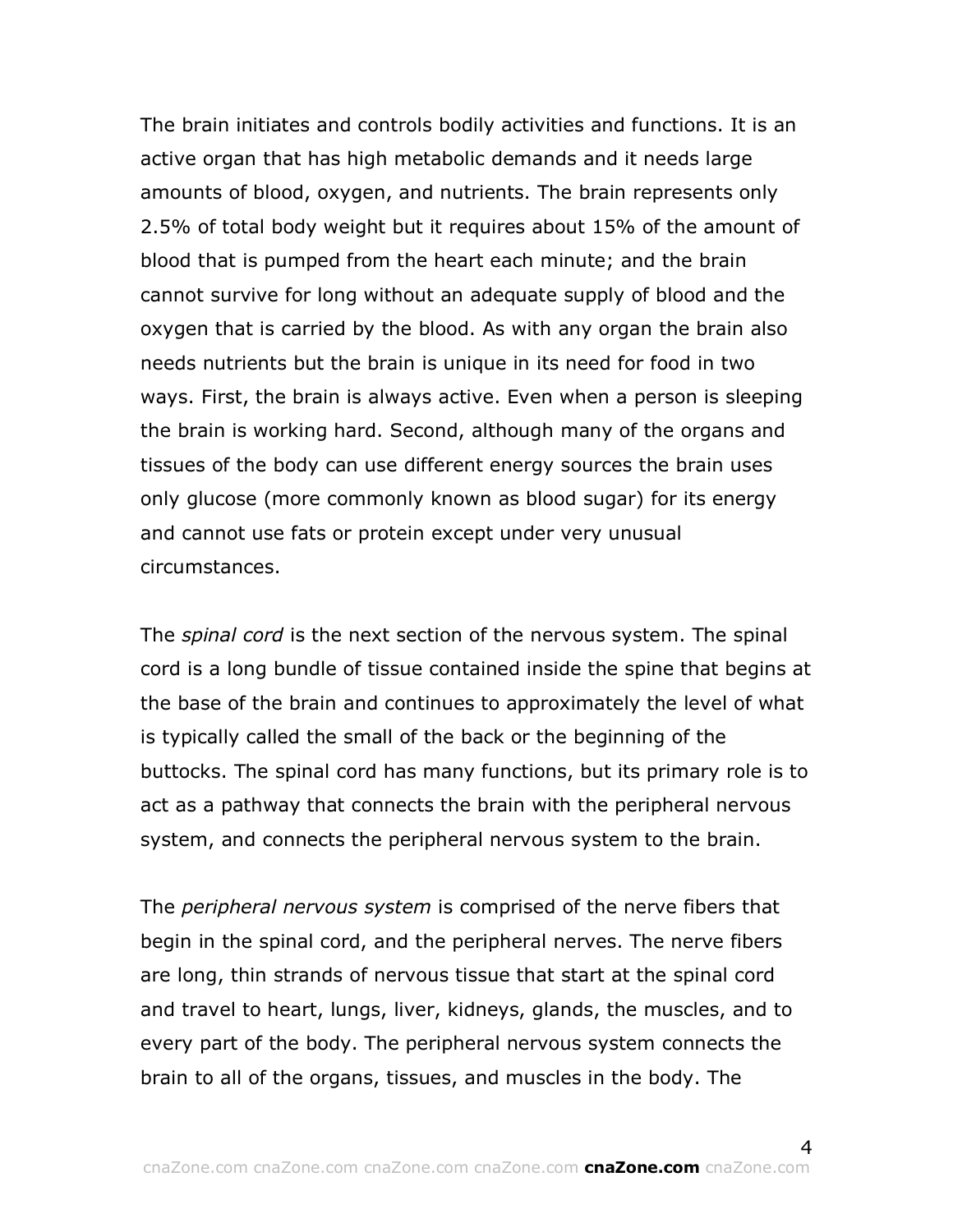peripheral nervous system is further divided into two branches, the *autonomic nervous system* and the *somatic nervous system*.

The autonomic nervous system is essentially the nerve fibers and nerves that regulate involuntary body functions such as breathing, circulation, and digestion, functions that cannot be consciously controlled. The somatic nervous system is the part of the peripheral nervous system that connects the brain with the skeletal muscles, the muscles that used for walking, eating, *etc*., which are activities that can be consciously controlled. The nerves are the terminal part of the nervous system and the nerves connect the nervous system to all the organs and tissues of the body.

# **Nervous System Function**

It is clear from the previous descriptions that the nervous system controls and regulates everything a person does; all conscious, voluntary activities and functions and all of unconscious, involuntary activities and functions. The brain can be considered the "command center" of the nervous system. The brain both initiates and regulates involuntary and voluntary behavior by sending out nerve impulses that are essentially messages.

The nerve impulses travel from the brain through the spinal cord and the peripheral nerve fibers and eventually they reach the peripheral nerves that are located in the organs, tissues, and muscles. At that point, depending on what part of the brain the nerve impulse came from, the organs and muscles can be stimulated, inhibited, or instructed to perform a specific activity.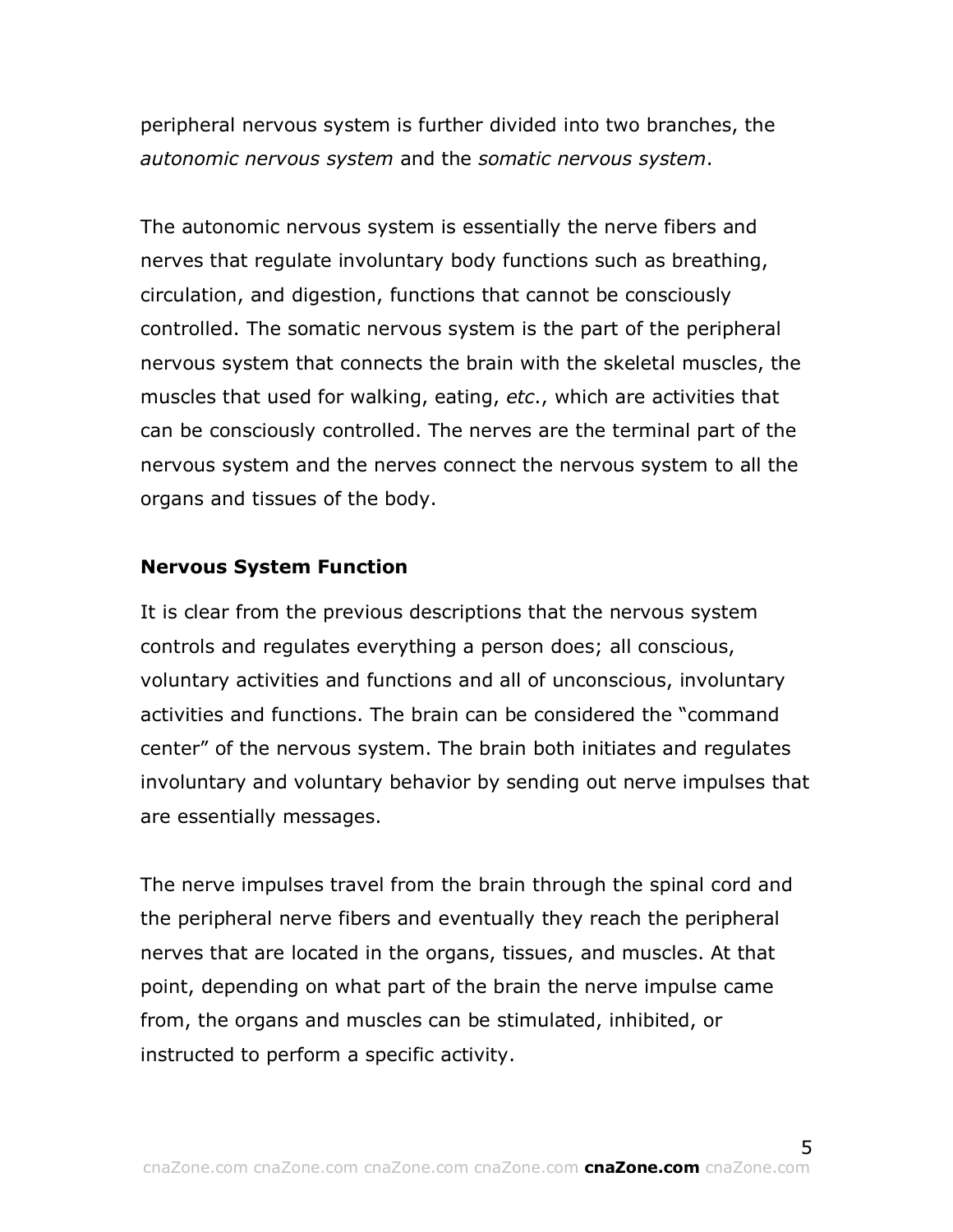It is important to remember that the peripheral nerves also send information back to the brain. In this respect, the peripheral nerves function as receptors that provide the brain vital information about the external and internal environment. Receptors for temperature, pain, and touch are prominent but the internal environment must be monitored as well. Maintaining a normal, healthy, internal environment is essential for the proper functioning and health of the peripheral nerves.

When a person changes from a sitting to standing position the blood pressure will drop because of the change in position. This can cause poor perfusion and even syncope (fainting) but there are receptors in the blood vessels that sense changes in blood pressure. These receptors send a message to the brain that the blood pressure is too low and, in response, the brain sends out nerve impulses to the arteries and veins that causes them to contract, thus maintaining a normal blood pressure. If someone is running to catch a bus, the person's muscles are working harder and faster and consequently more blood and oxygen are needed. The brain receives this data and, in response, nerve impulses are transmitted that communicate to the lungs a need to increase the rate and depth of breathing, the heart to beast faster, and the blood vessels in the legs to dilate. No conscious control is needed; all of these changes happen automatically.

Another example would be when the temperature outside is 98° and the effect on a person if he/she is sitting in direct sunlight; the person would feel much hotter. The person would begin to sweat, blood vessels dilate with the loss of body heat, and the sense of thirst stimulated. All of these physiological responses would occur because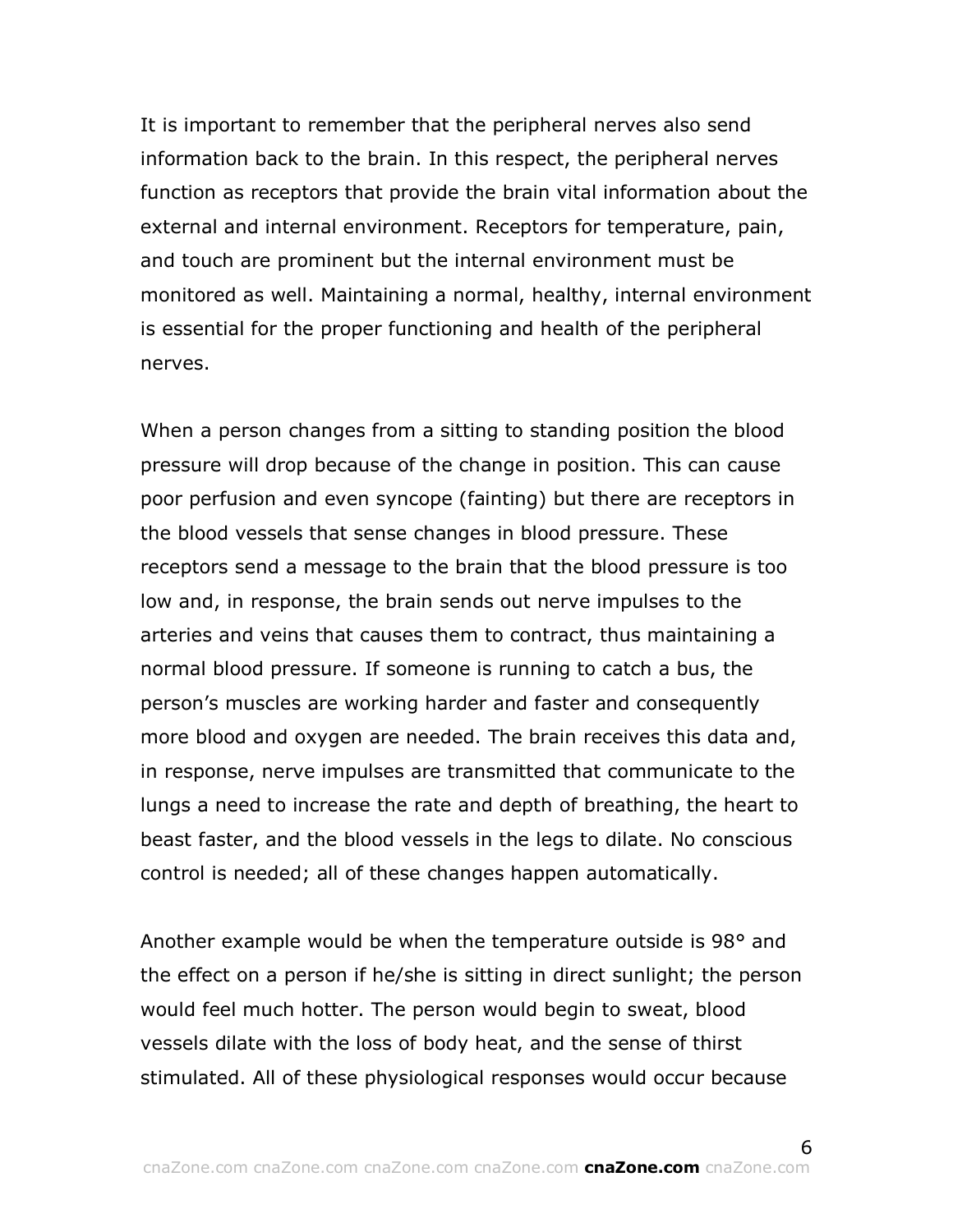the heat receptors send a message to the brain that the body has become too hot for optimal functioning and in response the brain initiates activities that are intended to cool a person down.

The nervous system is frequently compared to an electrical system and there are similarities. The brain is the command center that "generates" nerve impulses and the nerve impulses travel through nerve fibers that can be thought of as "electrical wires." In addition, nerve impulses are essentially electrical currents. Nerves and nerve fibers have an electrical charge, and the nerve impulses move and they affect the organs, *etc*., by a sudden and rapid change in this charge. However, there is one important difference between the nervous system and an electrical system; the nervous system is not continuous.

At certain points where nerve fibers connect with one another and at the junction of a nerve and an organ and/or muscle, there is a space called a *synapse.* When the nerve impulse reaches a synapse, the nerve impulse will stimulate the release of a chemical called a *neurotransmitter.* There are many neurotransmitters; epinephrine, called adrenalin, is probably the most commonly known. Once a neurotransmitter is released into the synapse, it moves to the adjacent part of the nerve fiber or to the organ and or muscle, binds with a receptor and by this the nerve impulse is successfully transmitted.

# **Tonic-Clonic Seizure**

Normally, the nerve impulses that the brain and nervous system use to control and coordinate involuntary and voluntary activities are organized and purposeful. However, as already mentioned, people who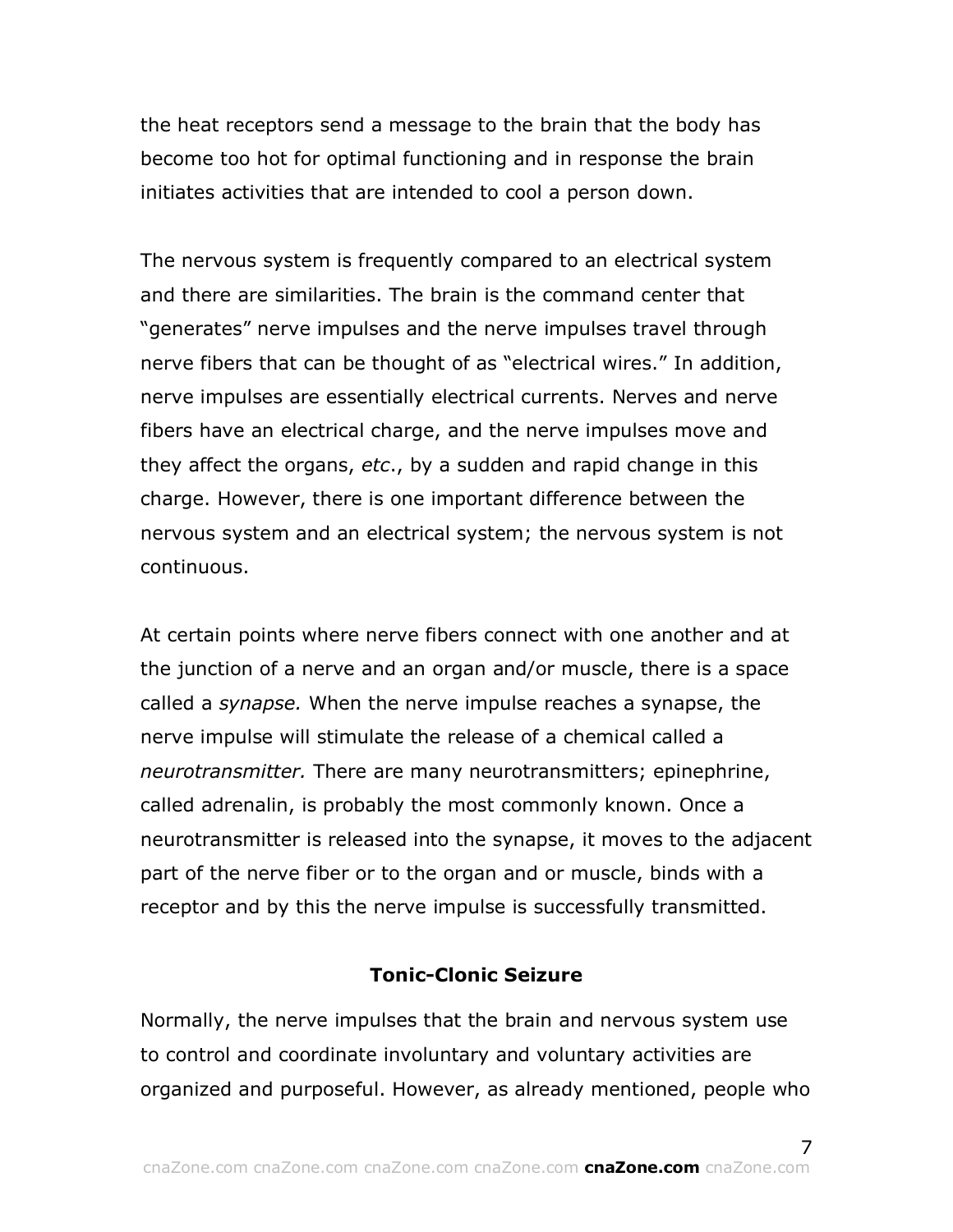have epilepsy often have an area or areas in their brain called a seizure focus that sends out violent and uncoordinated electrical signals and, in response, the intense, erratic, and characteristic movements of a tonic-clonic seizure become evident.

The term tonic-clonic refers to the two phases of a tonic-clonic seizure. *Tonic* is a medical term that means continuous tension and *clonic* is derived from the medical term *clonus*, which means alternating muscle contractions and relaxation. A tonic-clonic seizure then is characterized by periods of intense muscle contraction and then muscle contractionrelaxation. These types of seizures are also often called grand mal seizures, a French term that is literally translated as "very bad."

The cause of idiopathic epilepsy is not known. However, researchers do know what is happening in the brain during a tonic-clonic seizure. In the normal brain (and in the brain of someone who has epilepsy, as well) there is a constant flow of nerve impulses to the organs, tissues, and muscles and these impulses both stimulate and inhibit. For example, the arteries and capillaries that control blood pressure are supplied with nerve fibers that can dilate or constrict them - the stimulatory impulses constrict the arteries and capillaries and the inhibitory impulses dilate them. Having these "opposing" nerve impulses may seem contradictory but it is not - they maintain blood pressure within a normal range and lower it or raise the blood pressure as needed.

An epileptic seizure occurs when there is an imbalance between the stimulating brain signals and the inhibiting brain signals. There is an area or areas of the brain that suddenly and unpredictably sends out stimulating signals that are extremely powerful and disorganized;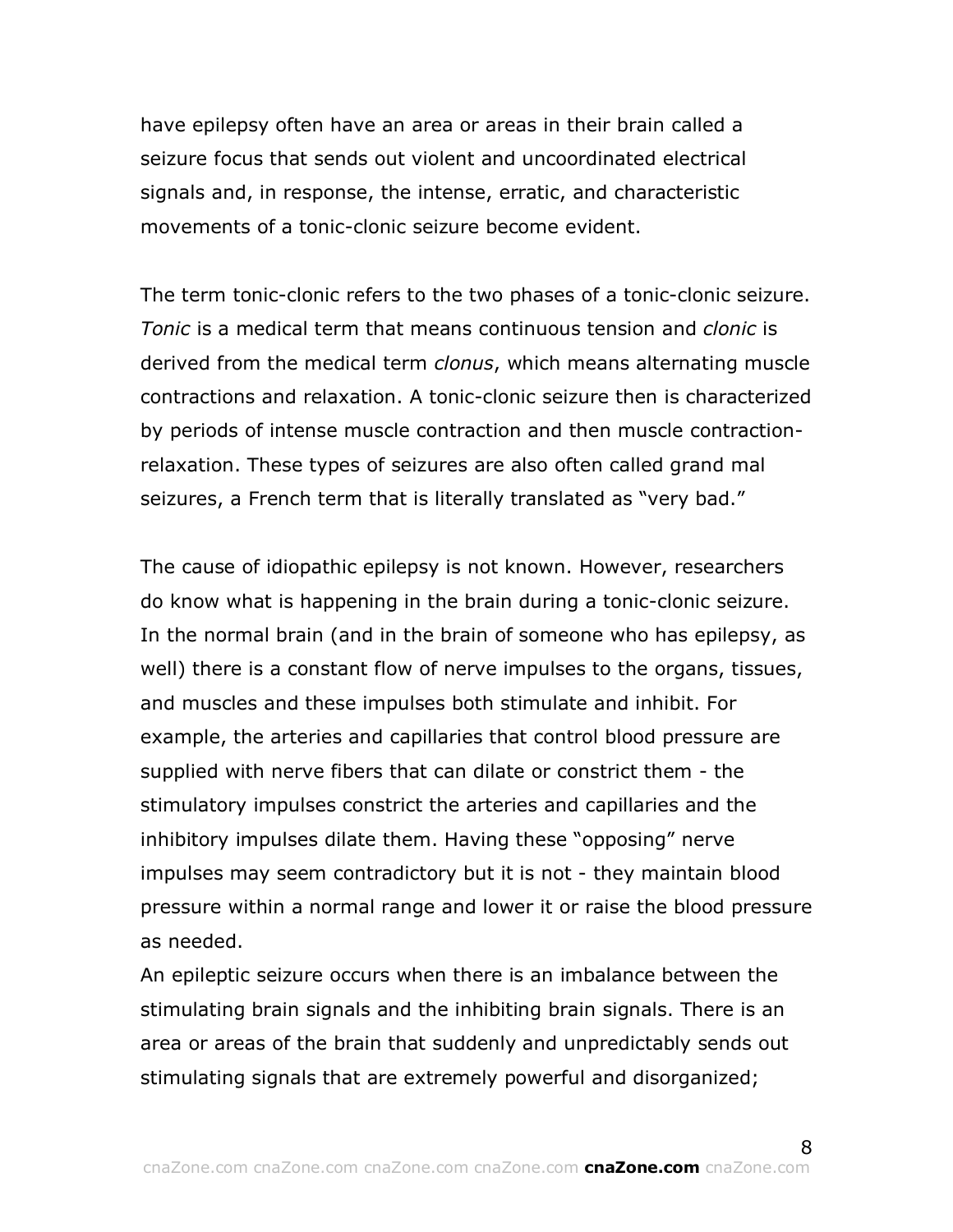another way to view this is as an "electrical storm." The inhibiting signals are simply not strong enough to balance them out, and the body responds with an epileptic seizure. Touching a live electrical wire would convey to a person an approximate idea of what an epileptic seizure is like. The strong, sudden, and unexpected electrical current which is very much like the strong, sudden electrical stimulus of an epileptic seizure - can knock a person down and it will certainly cause a person to move in a very erratic and uncontrolled manner.

Patients who have epilepsy may have seizures frequently or only quite rarely. Some people, after starting medications that control seizures, will be seizure-free for years. Each case is different. As mentioned earlier on, idiopathic epilepsy means that the cause of the disease is not known. However, many patients who have idiopathic epilepsy can live free of seizures and it is a disease that should not prevent someone from leading a normal life.

# **Signs and Symptoms of an Epileptic Seizure**

A tonic-clonic, grand mal seizure is a very dramatic event and can be very frightening to observe. A tonic-clonic seizure can appear to be a continuous event, but these episodes have three parts: 1) the aura; 2) the seizure, and 3) the postictal period.

The *aura* is defined as the period of time immediately before the seizure that is accompanied by a group of signs and symptoms that are a warning or a premonition that indicates a seizure is going to occur very soon. Many people who have epilepsy have an aura, although some do not. The aura is unique for each person but it is also typically similar for each person; each person will have the same signs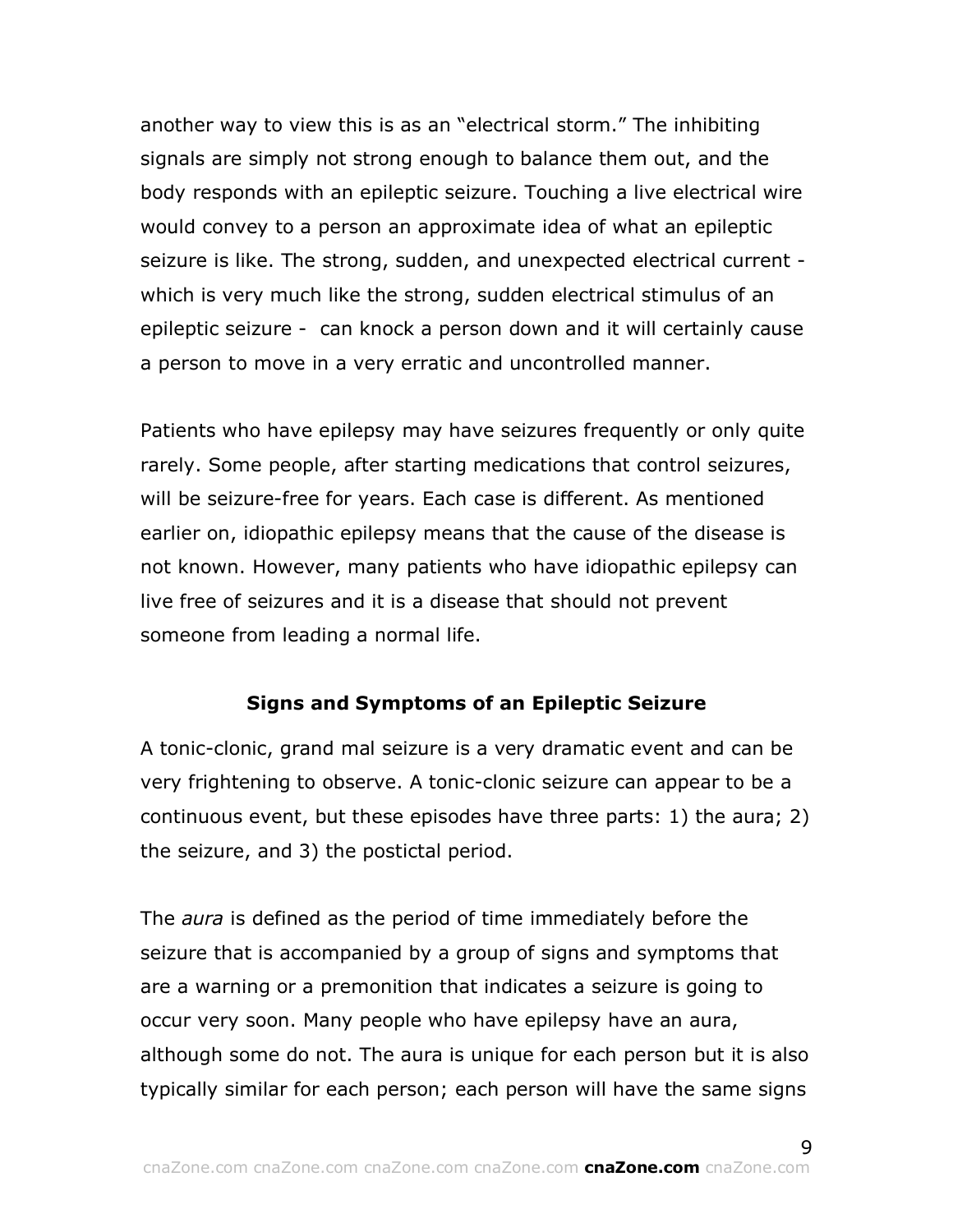and symptoms occur before the seizure and the person who has epilepsy can recognize that the aura is happening. The seizure can occur seconds after the aura or the seizure may be delayed by a period of time up to an hour. At times the aura can occur but will not be followed by a seizure.

The aura is the period immediately prior to a seizure and it is considered a warning that a seizure is going to occur. However, many people who have epilepsy also have a premonition, a "sense" that a seizure is likely and these premonitions can happen hours or days before the seizure. The signs and symptoms of an aura are often visual and auditory, but alterations in other senses and emotional and psychological aberrations can happen as well.

#### **Signs and Symptoms of an Aura**

**Bright lights in the field of vision The appearance of zig-zag lines in the field of vision Distortion of objects in the visual field Dizziness Lightheaded Blind spots Déjà vu, the feeling that the person has been in this situation before Spots in the field of vision Hearing voices or sounds Changes in smell or taste Numbness or tingling is specific areas of the body Anxiety Nausea**

The signs and symptoms of epilepsy can be very subtle. Sometimes the person will simply become very quiet and stare blankly, and appear as if they are thinking very deeply. The person may begin to tremble and lose coordination. Although it can be helpful to know the general signs and symptoms of typical auras, it should be remembered that the aura is different for every person.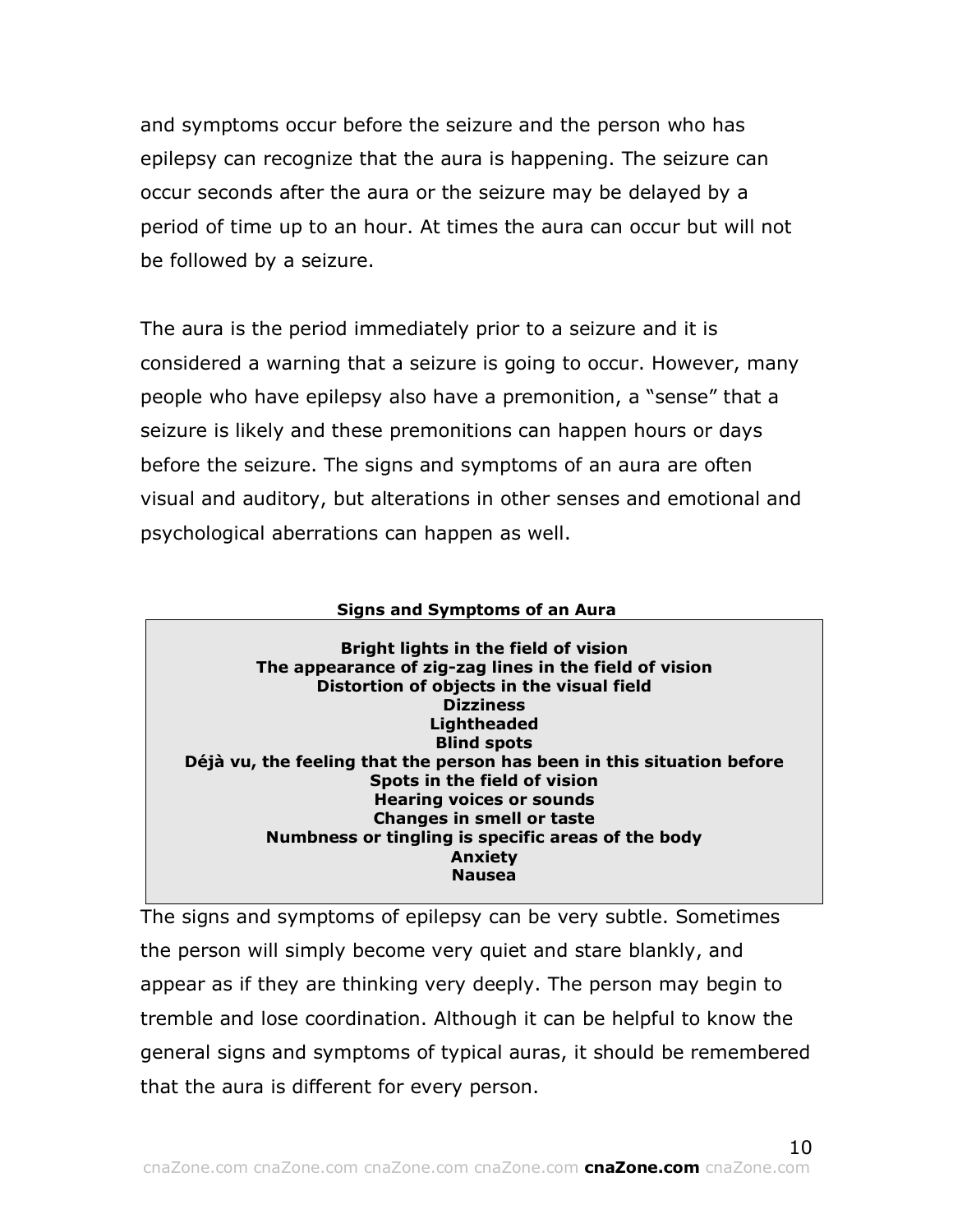Following the aura, the tonic-clonic seizure will begin and witnessing a tonic-clonic seizure is dramatic and unforgettable. The patient will have short periods of intense muscle contraction (tonic) alternating with short periods of muscle contraction-relaxation (clonic) during which the arms, legs, or other parts of the body will be observed to be moving uncontrollably. The person is unconscious and may be thrashing around violently. The back will be arched and the arms and legs will move back and forth, rapidly and out of control; and, this is the clonic period. If the patient is standing, the patient will lose balance and fall.

The patient will be unconscious during a tonic-clonic seizure, and may be incontinent of stool or urine. Most seizures are brief and end spontaneously.

Tonic-clonic seizures do not last long. Most tonic-clonic seizures will resolve without treatment in 30-60 seconds or a few minutes at most and once the seizure has ended the patient enters the third stage of a seizure episode, the *postictal period*. The postictal period is the recovery phase that begins immediately after the tonic-clonic seizure has ended and lasts until the patient is fully awake and has returned to a pre-seizure level of consciousness and behavior. The postictal phase may last from several minutes to several hours.

Many people during the postictal period sleep very deeply and cannot be aroused. When the patient does wake up he/she may be confused and disoriented and will not remember the events of the seizure. Complaints of headache, nausea, and fatigue during the postictal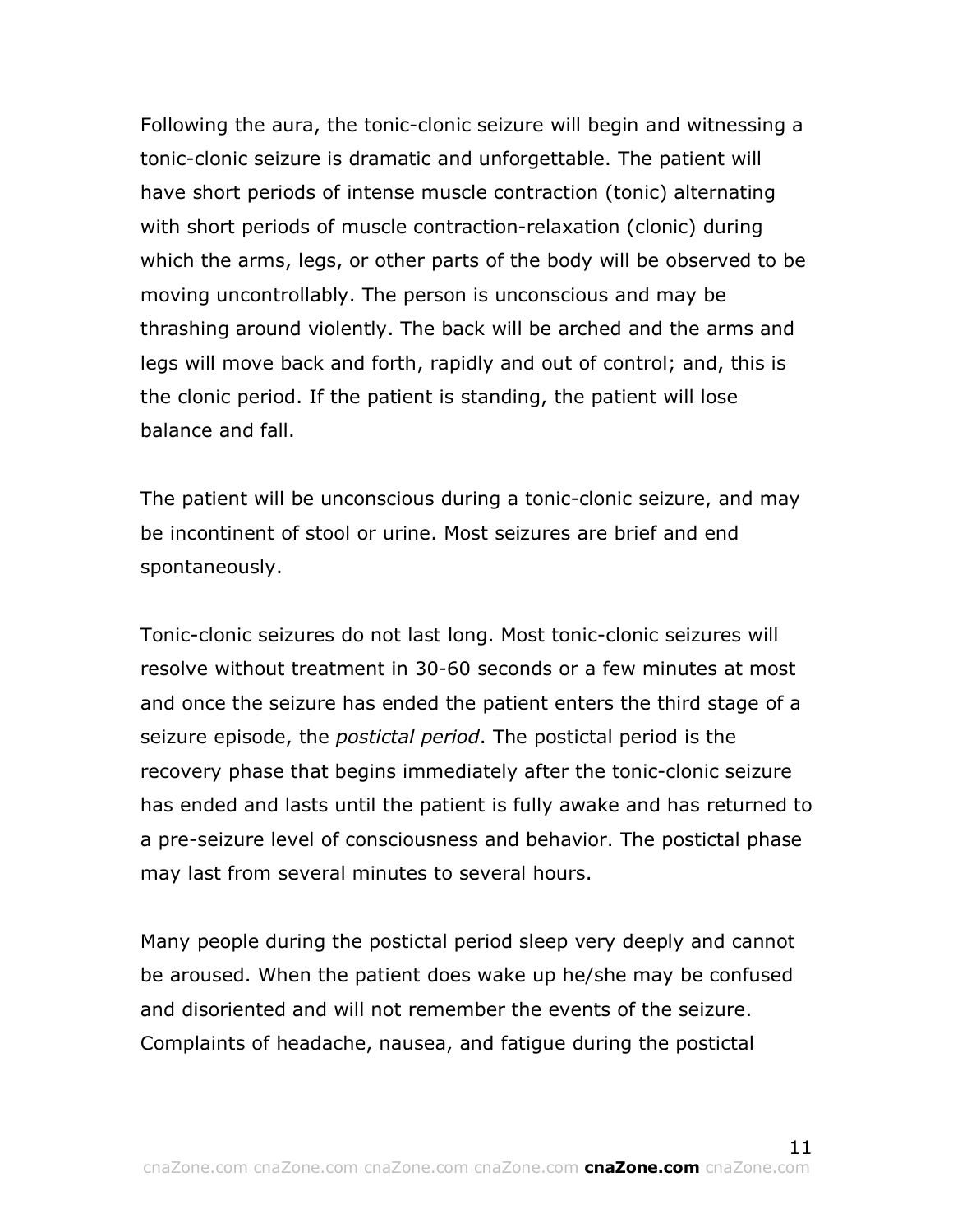period are common, and many patients will have feelings of anxiety, fear, or depression and have difficulty speaking.

Some people have tonic-clonic seizures that appear to occur at random, with no connection to time of day, environmental influences, or the patient's emotional state. However, other people say that they have tonic-clonic seizure "triggers," which are specific events or emotional conditions that seem to precipitate a seizure. Some of the commonly reported seizure triggers are listed below.

| Alcohol or drug use         |  |
|-----------------------------|--|
| <b>Caffeine</b>             |  |
| <b>Certain medications</b>  |  |
| <b>Fever</b>                |  |
| <b>Flashing lights</b>      |  |
| Lack of sleep               |  |
| Low blood sugar             |  |
|                             |  |
| <b>Menstrual cycle</b>      |  |
| <b>Physical stress</b>      |  |
| <b>Psychological stress</b> |  |
| <b>Specific foods</b>       |  |
|                             |  |

## **Commonly Reported Seizure Triggers**

# **Epileptic Seizure Risk Factors**

For the most part, a single epileptic seizure in and of itself is not highly dangerous. There is some evidence that people with epilepsy have a shortened life expectancy. There is also some evidence that people with epilepsy have a higher risk of sudden death, death that is not related to a seizure.

Although the seizure itself is not particularly dangerous, a seizure causes a sudden, unpredictable loss of consciousness and violent, uncontrollable muscle contractions and movements and the physical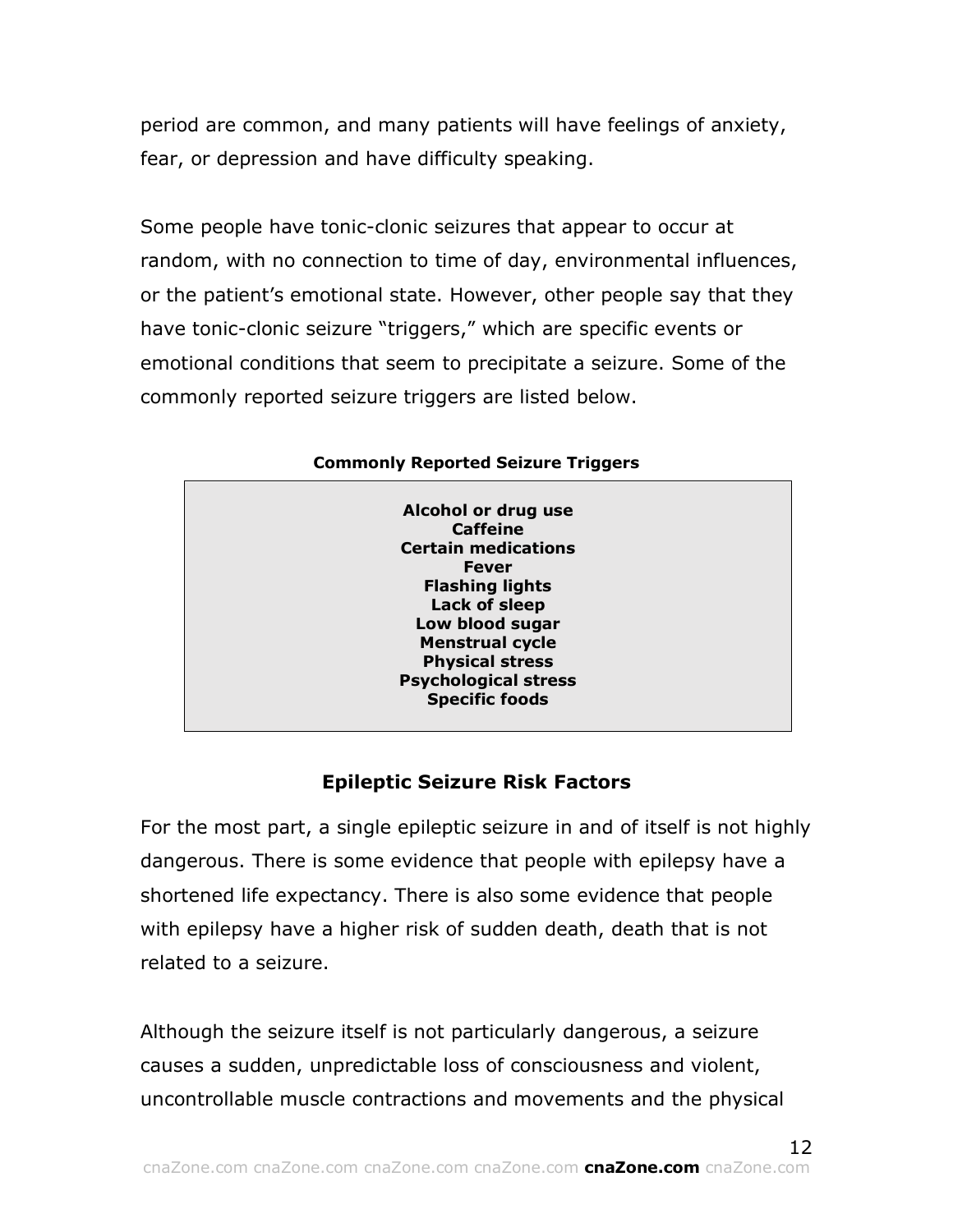safety of the patient is at risk. The patient is unconscious and thrashing around violently. It is not unusual for someone to fall and strike the head, break bones, and become bruised and cut during a seizure event. In addition, although some people have recognizable seizure triggers and have a seizure aura, some people have neither and may have a seizure that could be life-threatening.

Someone who has epilepsy can be allowed to drive a vehicle. The laws regarding driving and epilepsy differ in each state but there is an initial period after the diagnosis of epilepsy has been made during which driving is not allowed. Driving is allowed after a physician has determined that the person who has epilepsy has been seizure free and notified the Department of Motor Vehicles of this, but the required period of time defined as seizure free varies; it can be six months or as long as two years. In addition, the responsibility for reporting someone's epilepsy to the Department of Motor Vehicles also differs from state to state. Although in some states a physician is the person who is responsible for reporting cases of epilepsy to the Department of Motor Vehicles, the physician is not the person who decides driving issues.

Aside from the physical safety of the patient, the other significant risk associated with a tonic-clonic seizure is the lack of oxygen. During a tonic-clonic seizure, the rapid, intense muscular contractions and the intense muscular tension prevent the chest from expanding and contracting, and the person having a tonic-clonic seizure essentially stops breathing. For young, healthy individuals, this can be tolerated but for older people or people who have cardiac or respiratory problems, the lack of oxygen can be dangerous.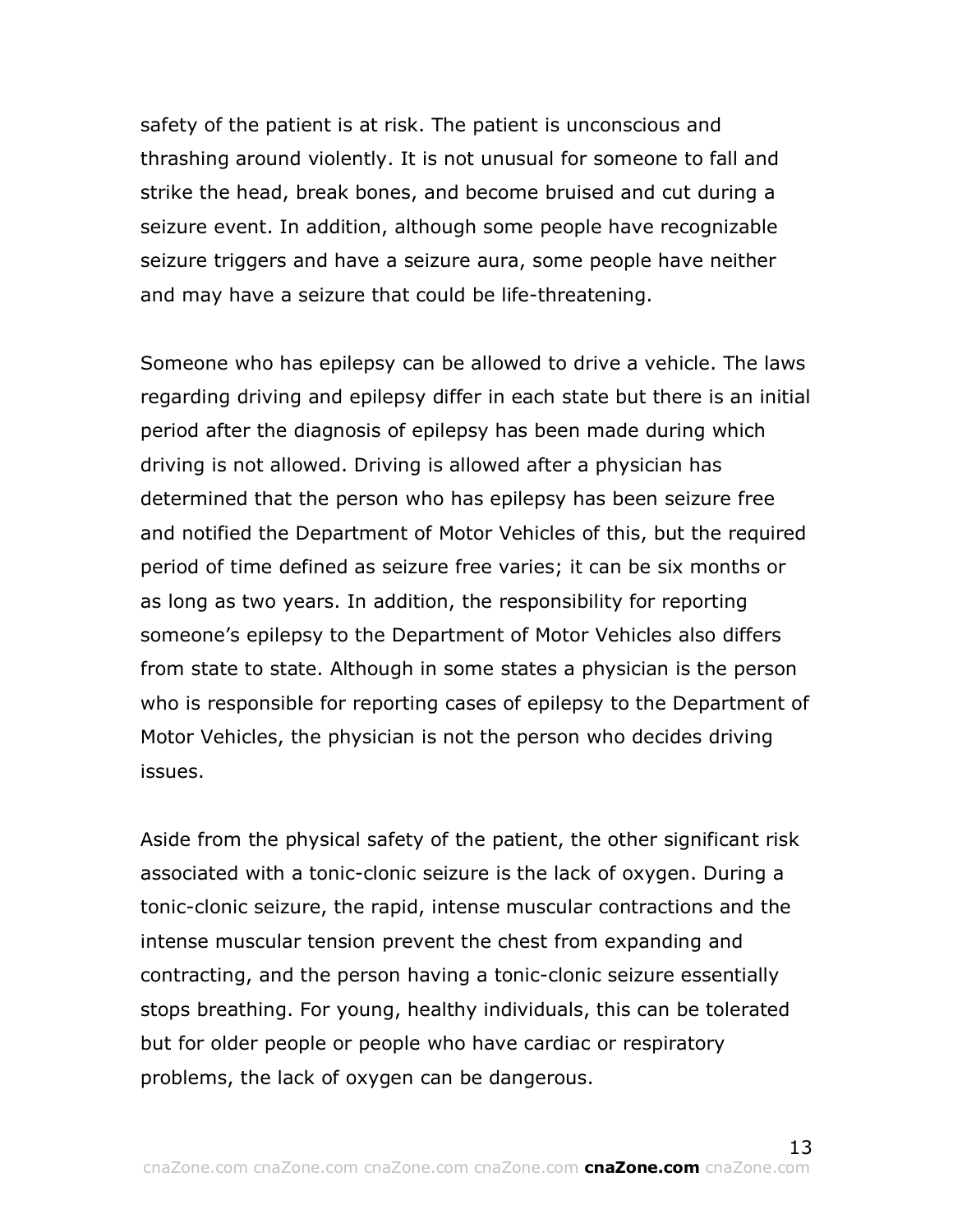Many people with idiopathic epilepsy have single seizures. However, some people with idiopathic epilepsy have a condition called *status epilepticus*. In status epilepticus, there are multiple tonic-clonic seizures, one after another. At times, someone with status epilepticus can have periods of seizure activity that can last for many hours. This is very dangerous and requires aggressive treatment.

## **Treatments for Epilepsy**

Idiopathic epilepsy must be treated. It is not a condition that will resolve and having recurrent seizures is dangerous. After the medical work-up has been completed and the diagnosis has been made, idiopathic epilepsy is treated using medications, surgery, different types of brain stimulation techniques and for some patients, a special diet. Medications are the cornerstone of treating idiopathic epilepsy and these will be discussed first. The other treatment options will be briefly covered at the end of this section. Some of the drugs that are commonly used to treat epilepsy and their common side effects are listed below. The generic name is followed by the trade name in parentheses.

#### **Commonly Used Anticonvulsant Drugs**

- **Phenytoin (Dilantin): Ataxia, drowsiness, and oral rashes, especially of the gums**
- **Valproic acid (Depakote): Dizziness, tremor, weight gain**
- **Carbamazapine (Tegretol): Ataxia, drowsiness, dizziness, nausea, and vomiting.**
- **Levetiracetam (Keppra): Agitation, anxiety, drowsiness, and headache**
- **Lamotrigine (Lamictal): Blurred vision, dizziness, and nausea.**
- **Gabapentin (Neurontin)" Ataxia, dizziness, drowsiness**
- **Topirimate (Topamax): Dizziness, drowsiness, numbness/tingling of the extremities**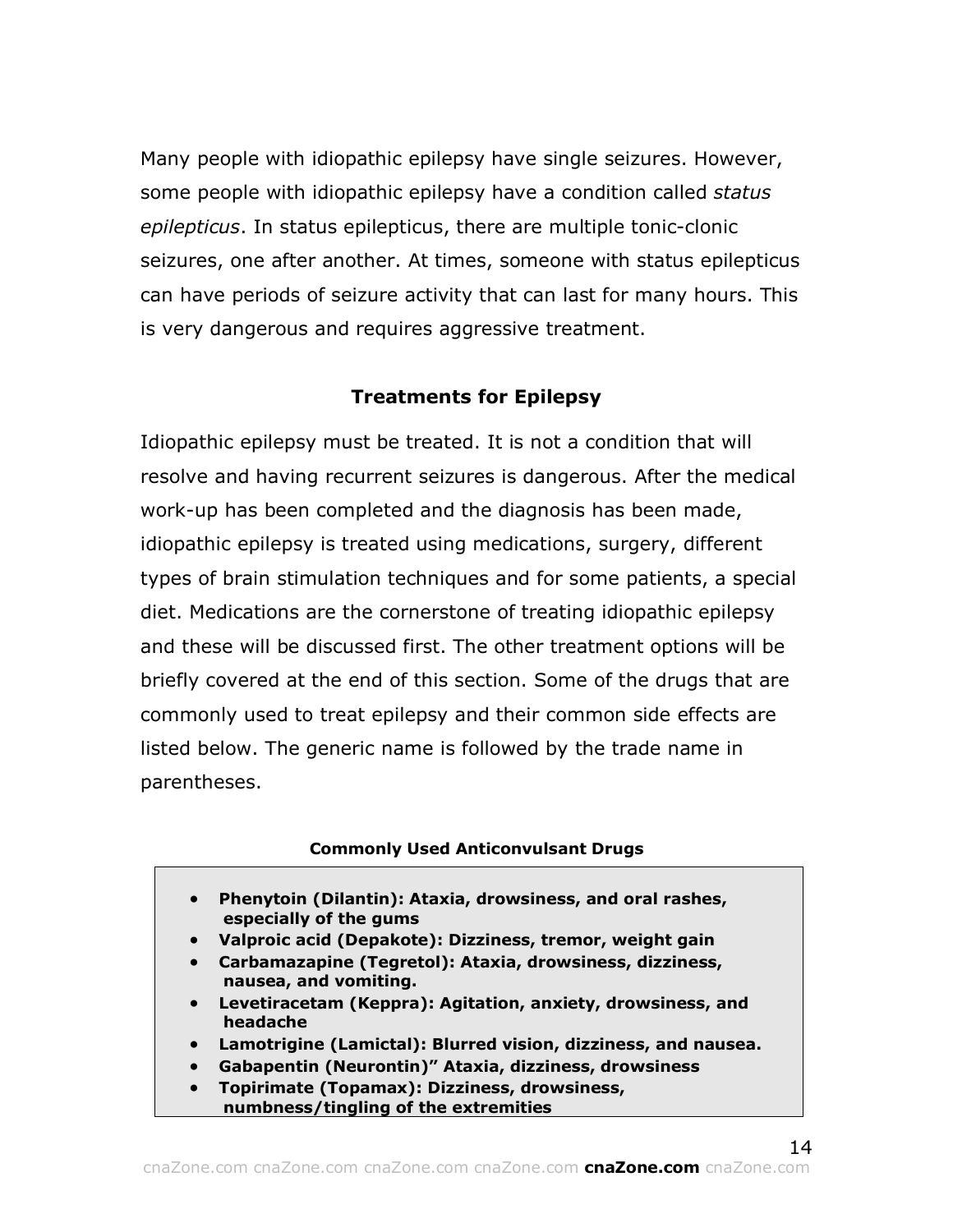• **Oxcarbazepine (Trileptal): Ataxia, dizziness, drowsiness, headache**

Anticonvulsant drugs are oral medications, although some are available in the intravenous (IV) form, and most are taken by mouth two or three times a day. As with any medication it can take time to find the proper dose or the proper medication, but many people have success with the first anticonvulsant medication they are prescribed.

There are several more anticonvulsant drugs that can be used aside from the ones listed above, and at times a patient will need two or even three drugs to control seizures. Some of these medications such as phenytoin, carbamazepine, and valproic acid are adjusted by periodically checking the level of the drug in the blood. The general rule when prescribing anticonvulsant drugs is for medical clinicians to start at a low dose and gradually increase the dose as needed - *start low, go slow*. The choice of which drug to a clinician may prescribe will depend on cost to the patient, as well as drug tolerability and side effects.

Side effects for most of the anticonvulsants are loss of full control of body movements (ataxia), dizziness, drowsiness, and these will occur in approximately 30%-40% of patients taking these drugs. These side effects can be very unpleasant and many people will need to be on anticonvulsant therapy for a long time, if not forever. Once good control of the seizures has been achieved and someone has not had a seizure for months or years, it can be very tempting to skip doses or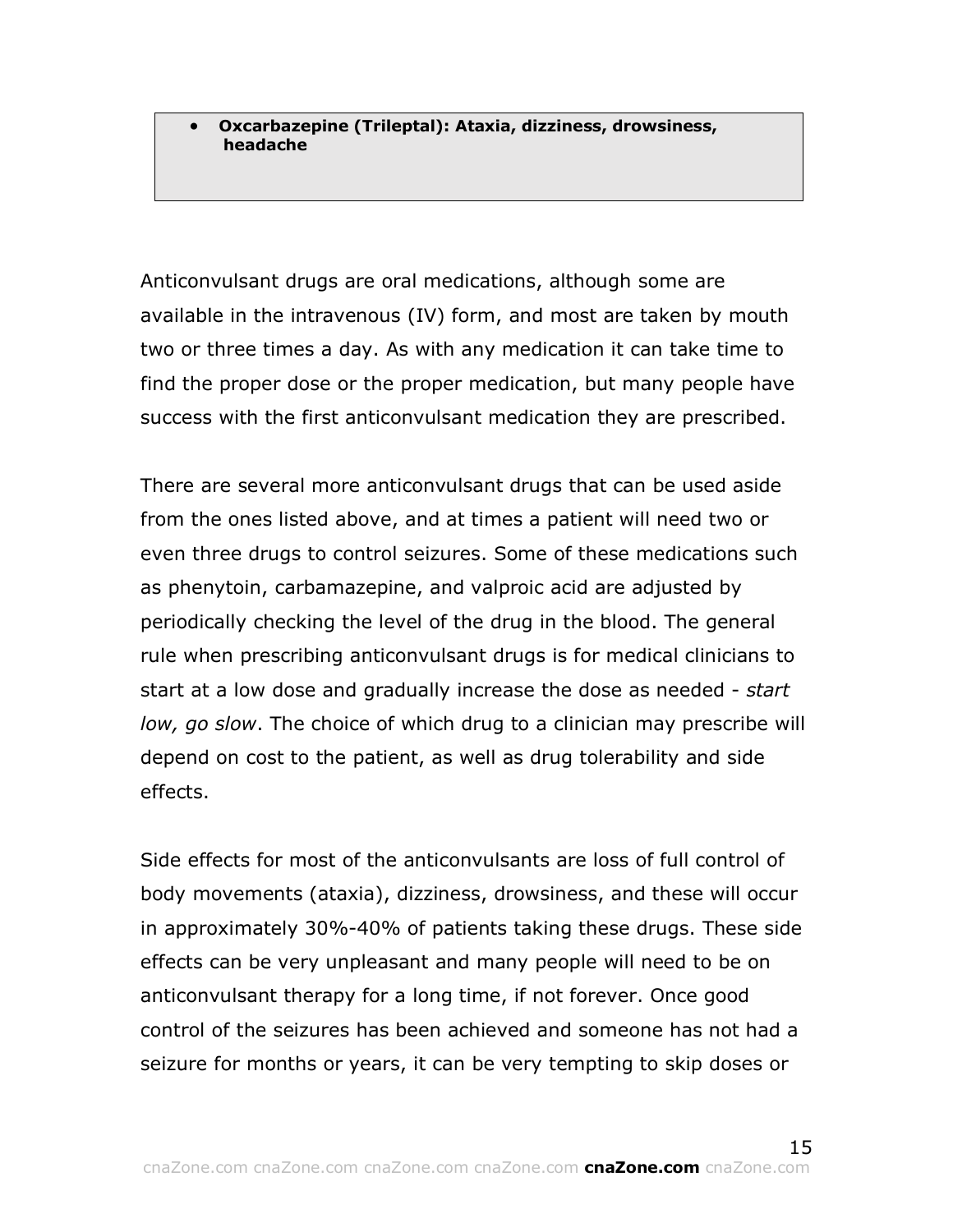even stop taking the anticonvulsants, and poor compliance with an anti-convulsant medication regimen is a serious problem.

It has been estimated that up to 50% of all people who have epilepsy do not take their anti-convulsant medication as directed. Failing to comply with the medication regimen increases the risk of seizures, hospitalization, and injury. One of the most common causes of seizures in a patient who has epilepsy is non-compliance with the medication therapy.

Approximately 25%-30% of all people with idiopathic epilepsy will not respond to medications. If multiple anti-convulsants have been tried without success the next step is to determine how bad the epilepsy is. If the patient is having very occasional seizures - a condition commonly called breakthrough seizures - then it may be preferable to simply maintain the current medication regimen and make lifestyle adjustments so that the patient's safety is ensured. However, if the seizures are happening very frequently, cause injury, or prevent someone from working and maintaining normal social relationships then either surgery or nerve stimulation should be considered.

*Epilepsy surgery* involves identifying the seizure focus and surgically removing it. This is obviously a procedure that cannot be reversed and careful targeting and removal of the area is critical so that other areas of the brain are not affected. *Nerve stimulation* for the treatment of epilepsy is quite similar to implantation of a cardiac pacemaker. A pulse generator is placed in a small pocket of fat beneath the skin, and a wire from the pulse generator is inserted into a specific area of the brain. The pulse generator sends electrical impulse to the brain and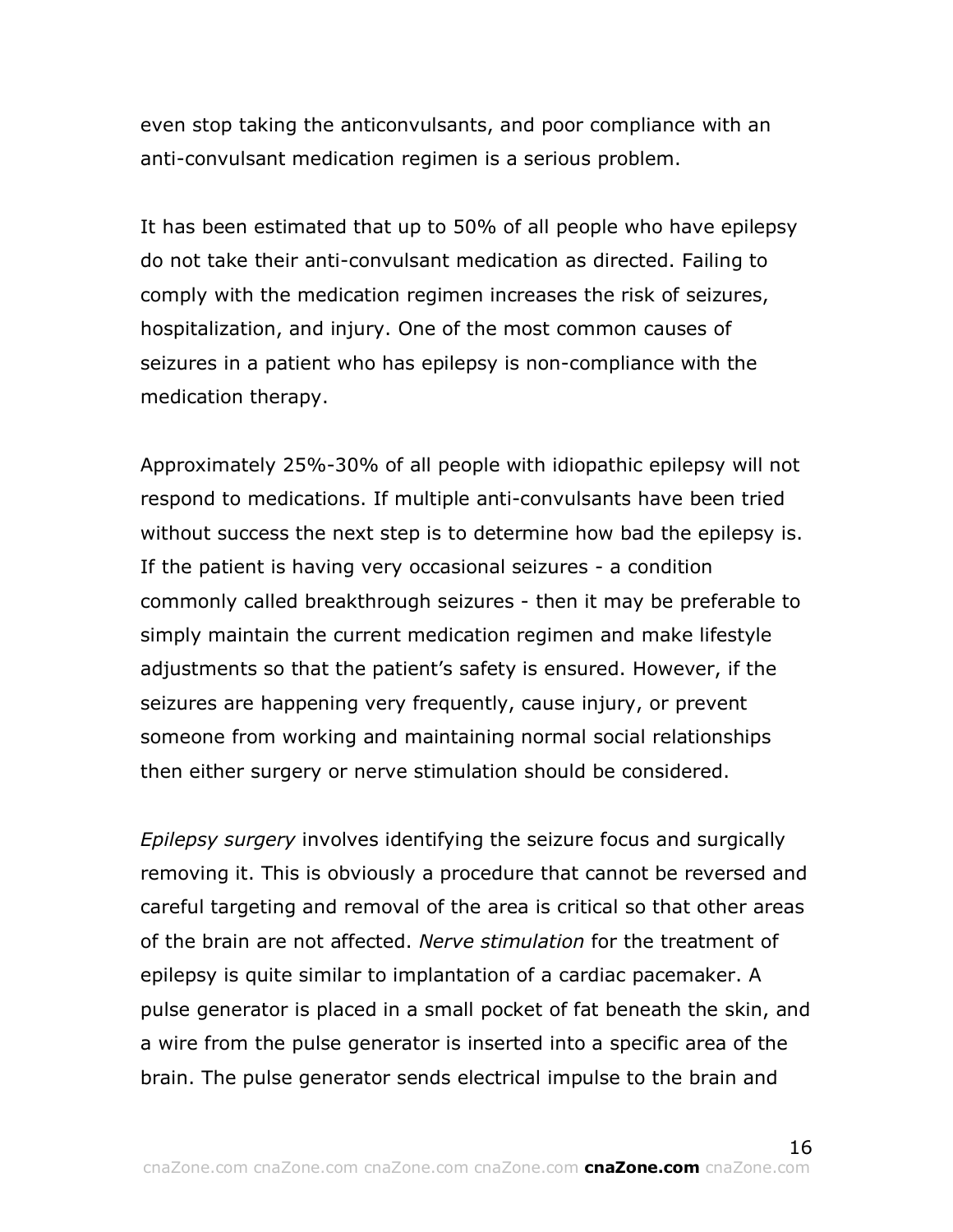"overrides" the area of the brain that causes seizures. This procedure has the advantage of being reversible (the wire and pulse generator can be removed at any time). It can be used if epilepsy surgery has failed, and many patients have a significant reduction in the number of seizures they experience.

For a few people - mostly children - a special diet called the *ketogenic diet* may be very helpful. This diet contains a lot of fat and very few carbohydrates (*i.e*., breads, starches, *etc*). When fats are digested, one of the breakdown products is ketones. No one is sure why but when someone with epilepsy uses ketones for energy, the incidence of seizures can be dramatically reduced.

#### **Prognosis for a Patient with Epilepsy**

Epilepsy is not considered to be a curable disease, only a disease that can be managed. When thought of in this way the outlook for a patient who has epilepsy would seem to be very discouraging. Yet, while epilepsy is incurable, many people who have the disease are indistinguishable from those who do not and epilepsy can be controlled and managed. The following information is from the Epilepsy Foundation (www.epilepsy.com) and it provides a realistic assessment of what patients who have epilepsy can expect.

In the first year after someone has been diagnosed with epilepsy approximately half of all patients will be free of seizures using only one anti-convulsant medication. If someone responds to just one anticonvulsant there is a good chance that he/she will become seizure free. Approximately 70% of all people who have epilepsy will have what is considered to be good control of their seizures. Many patients -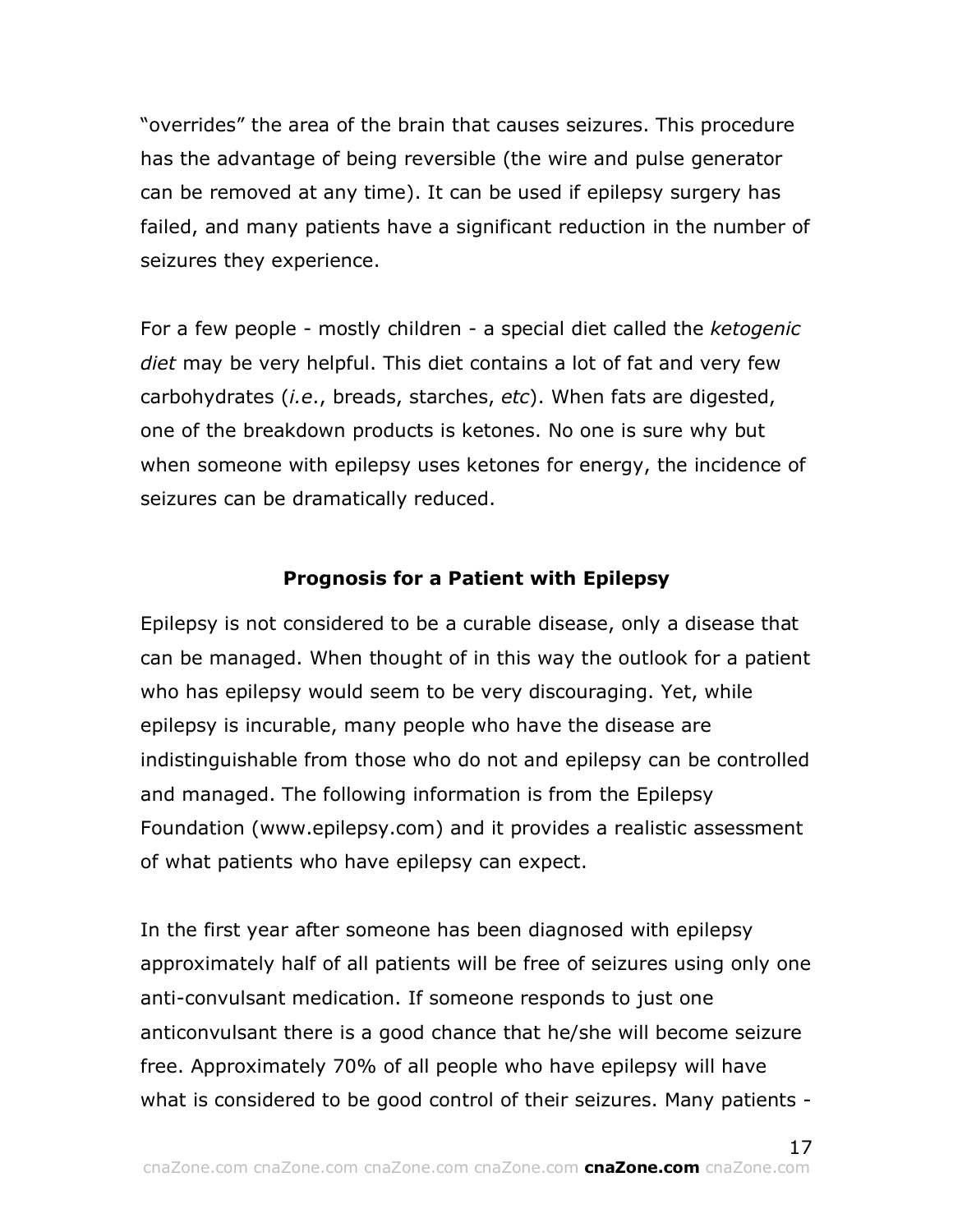approximately 50% - report that they have side effects from their anticonvulsant medications.

The longer someone is free of seizures the more optimistic the outlook. If someone who has epilepsy has not a had a seizure for 2-5 years then it may be possible to stop anti-convulsant therapy after the risks and benefits of doing so have been assessed. If a patient develops epilepsy during childhood, then there is a very good chance that he/she will be seizure free later in life.

## **Emergency Treatment for a Tonic-Clonic Seizure**

Most people with idiopathic epilepsy live a normal life, but for many individuals there is always a possibility of a tonic-clonic seizure. The healthcare professional is responsible for patient safety and needs to know what to do if or when someone has a tonic-clonic seizure.

There are few situations that cause as much excitement and provoke as much anxiety as a tonic-clonic seizure. It is a very frightening event to witness, even if such an event has been seen before. However, there are two points the health professional can remember that will help to stay calm and focused when someone is having a tonic-clonic seizure: 1) A tonic-clonic seizure is not dangerous, if managed correctly, and 2) it can be managed, and there are basic steps to follow (discussed later on).

A tonic-clonic seizure can have serious consequences however there are some practical steps that can be followed during a patient's tonicclonic seizure. If someone is having a tonic-clonic seizure the two important points to remember are to: Firstly, stay calm and stay with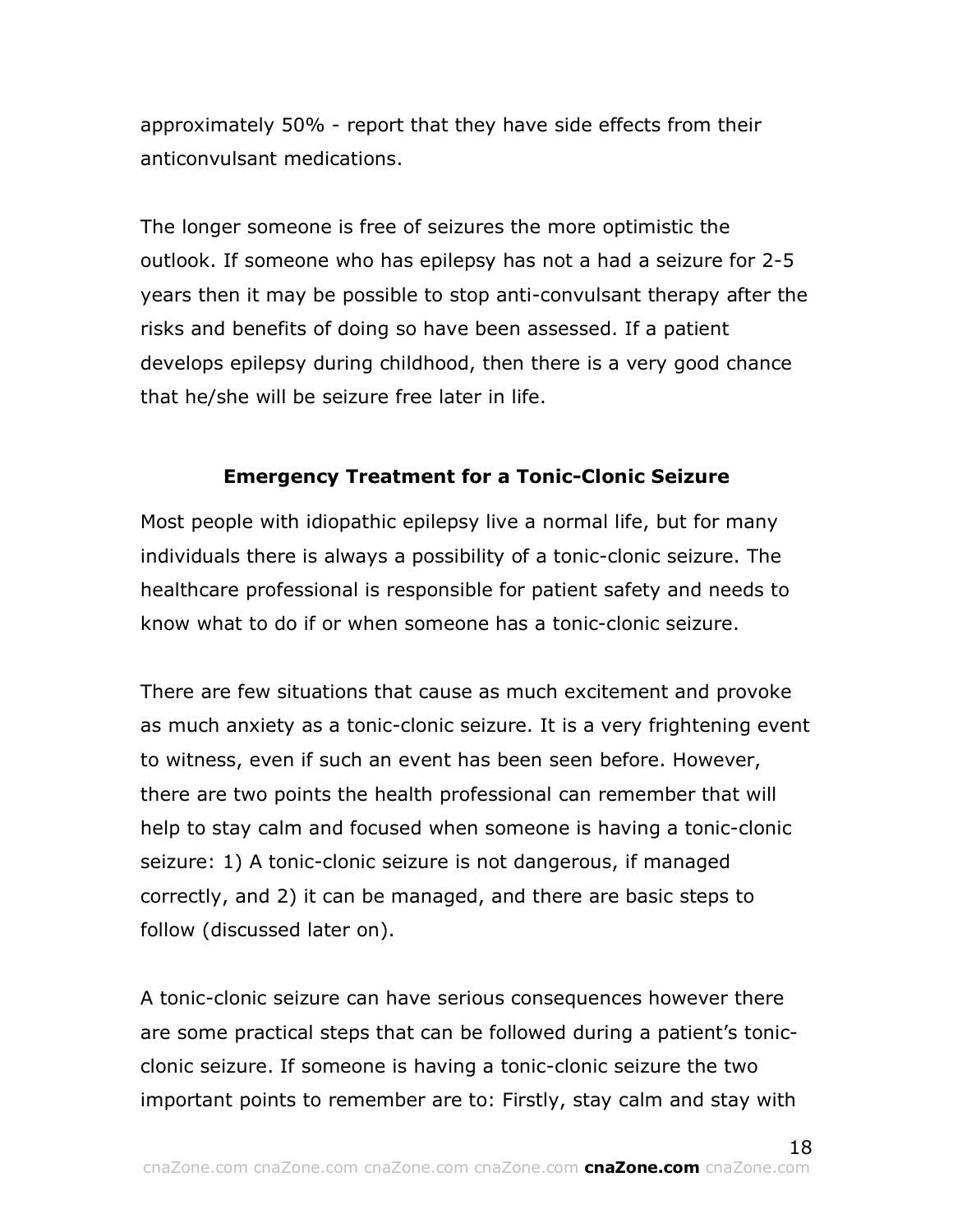the patient. Staying calm can be especially difficult to do if there are non-medical people witnessing the seizure, and they will almost certainly become excited and can add to the confusion. The simplest way to remain calm and focused is to remember that for the great majority of people, the seizure will only last a minute or so and the patient will not be harmed. Secondly, stay with the patient unless there is some very important reason to leave the patient in order to improve the safety of the situation. Occasionally, if the seizure is prolonged or if the patient has more than one, the medical clinician may order an intravenous benzodiazepine medication, such as Ativan. Benzodiazepine medication are generally successful in stopping seizures. The following flow chart can be referred to so that if a tonicclonic seizure occurs there will be a plan of action in place.

| <b>Remain calm</b>                                                                                                                                                         |
|----------------------------------------------------------------------------------------------------------------------------------------------------------------------------|
| Check a watch or a clock and note the time.<br>J                                                                                                                           |
| Call for help but DO NOT leave the patient.<br>J                                                                                                                           |
| Do NOT insert anything into the patient's mouth. The patient is not in<br>danger of swallowing the tongue.                                                                 |
| Do NOT give the patient anything to eat or drink during the seizure or<br>during the postictal period.                                                                     |
| Do NOT restrain the patient. It is impossible to do, it does not serve any<br>useful purpose, and it may cause injury to the patient or the person<br>helping the patient. |
| Make sure the environment is safe. Remove any objects nearby that the<br>patient may hit during the seizure. If need be, move the patient to an<br>area that is safe.      |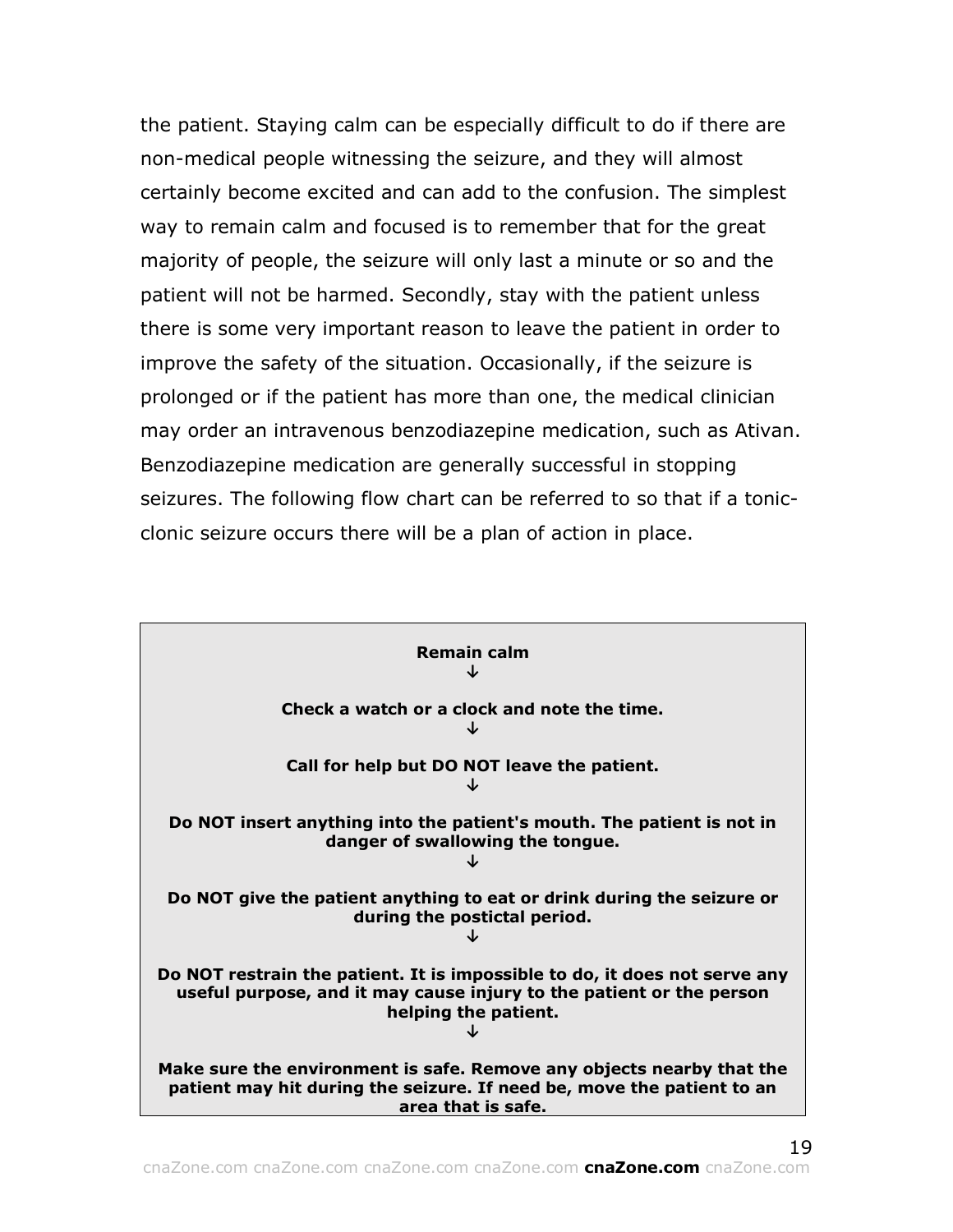#### **Protect the patient's head. This can be done by placing a pillow, folded blanket,** *etc***., under the head.**

**↓**

**↓**

**During the postictal period, the patient may be confused and disoriented, and should not be left alone until full consciousness and orientation to time, place, and person have been regained.**

#### **Summary**

Tonic-clonic seizures happen when a specific area of the brain called a seizure focus sends out intense, uncoordinated impulse to the skeletal muscles. A tonic-clonic seizure is characterized by intense muscle contractions alternating with rapid muscle contraction/relaxation. Although the seizure focus can be identified and the pathophysiology of tonic-clonic seizures is well understood, the cause, or causes of idiopathic epilepsy are not known.

Epileptic seizures can be treated with medications, surgery, or nerve stimulation, but anticonvulsant drug therapy is the most commonly used of these three. Many patients can be successfully treated with one or two anticonvulsant drugs and if the patient is seizure free for some period of time it may be possible to discontinue drug treatment. If the patient does not respond to drug therapy or if the seizures are severely impacting safety and quality of life, surgery or nerve stimulation can be used.

A tonic-clonic seizure is dramatic and frightening but if the situation is handled properly they seldom cause harm to the patient. When witnessing a tonic-clonic seizure, it is important to stay calm, note the time of onset and duration of the seizure, and to stay with the patient